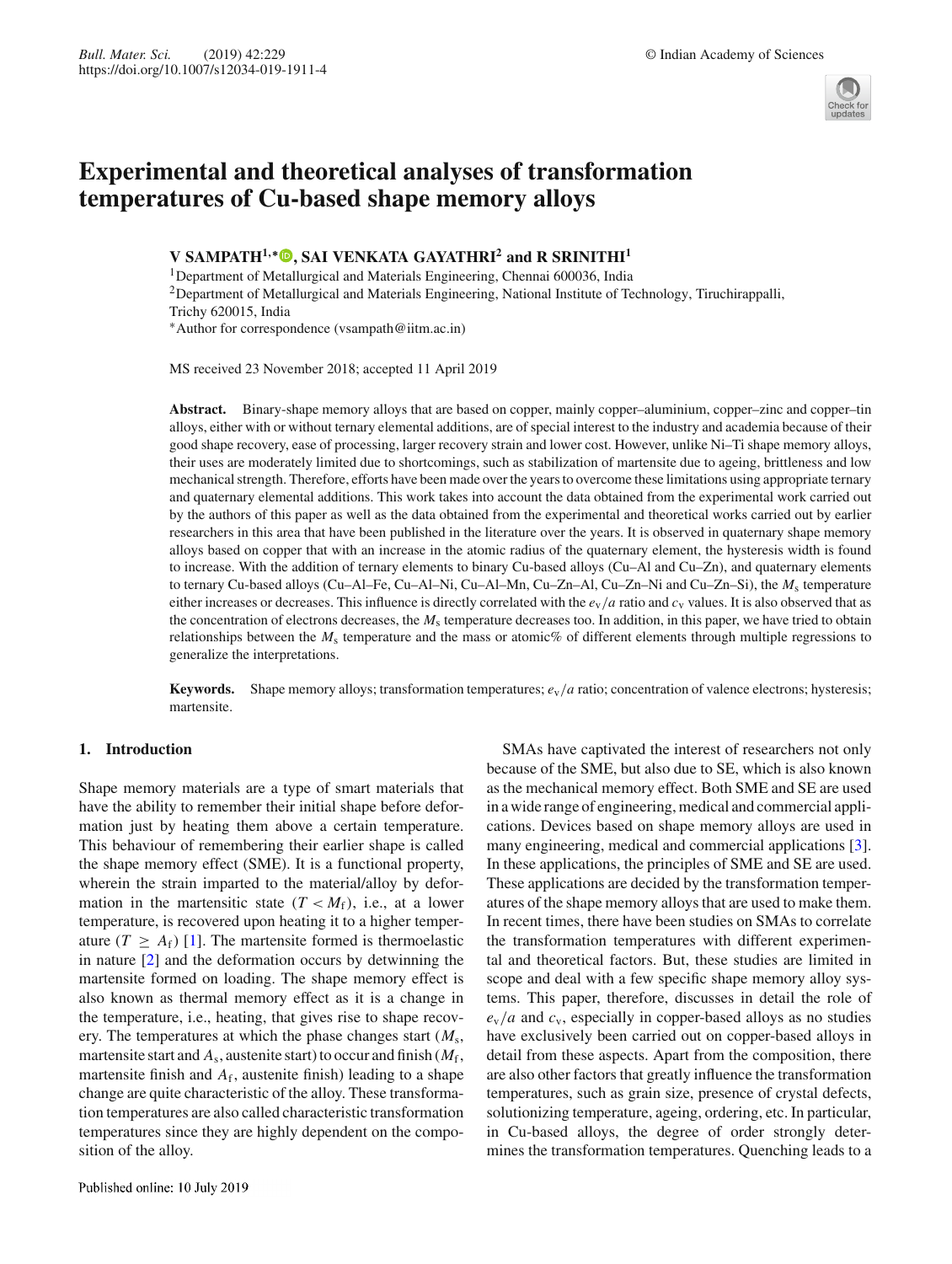higher degree of disorder and thus, lowers transformation temperatures. Short low temperature annealing above  $A_f$  can restore the degree of order and thereby increase the transformation temperatures.

A large increase in shape memory behaviour, due to the accumulation of the reversible martensitic deformation, occurs due to the elimination of the permanent (plastic) deformation. In this context, HEAs captivated our interest because of the mechanism of strengthening explains the high strength achieved in terms of change in the Burgers vector along the dislocation line, since its component is perpendicular to the gliding plane. High entropy alloysmight also 56 crystallize into an ordered structure like B2 [4]. The austenitic phase in different shape memory intermetallics, especially Ni–Ti SMAs, crystallizes into an ordered B2 structure [5]. The variation in *e*v/*a* from 3 to 10 paralleled to general crystal structure changes, i.e., hcp  $\rightarrow$  bcc  $\rightarrow$  fcc, in accordance with the literature. From an analysis of the phase transformations in HEAs based on the information available in the paper published by Guo and Liu [6], it is evident that HEA intermetallics with a B2 crystal structure is found in the  $e_v/a$  range of around 7. As in conventional SMAs, in HEA also  $e_v/a$  plays a critical role.

The martensitic transformation is traditionally considered to have an electronic origin [7]. According to the literature, the hydrostatic pressure and magnetic fields also influence martensite phase formations in SMAs. The change in the *M*<sup>s</sup> temperature increases with an increasing magnetic field strength in both the alloys irrespective of whether they undergo thermoelastic martensitic transformation or not [8]. An earlier work on Ni–Ti SMAs shows a clear dependence of  $M_s$  on the  $e_v/a$  ratio, i.e., the number of  $4s + 3d$  electrons per atom and *c*<sup>v</sup> [2], in ternary and quaternary Ni–Ti SMAs. The valence electron concentration and  $e_v/a$  ratio are highly dependent on the type of ternary and quaternary elemental additions and the amount in which they are added. Although the dependence of transformation temperatures on the  $e_y/a$ ratio of Ni–Ti shape memory alloys has been explored earlier [2,9], there has been no published work yet in the public domain correlating the experimental and theoretical factors with the transformation temperatures of SMAs in general and Cu-based SMAs in particular. This work, therefore, served as an impetus for us to delve deeper into the subject.

Cu-Based SMAs evolve from three binary alloy systems: Cu–Al, Cu–Zn and Cu–Sn. Binary Cu–Al SMAs with ternary additions of Fe, Mn and Ni and binary Cu– Zn SMAs with the ternary additions of Ni and Al have been explored in the past for their shape memory properties [10,11]. The martensitic transformation occurring in Cu– Sn shape memory alloys does not result in the formation of a thermoelastic martensite. Moreover, ageing at moderate temperatures results in degradation of shape memory properties. Most of the devices based on SMAs make use of them in the form of wires, sheets, foils, etc. This being the case, the SMAs should be amenable for mechanical processing into these shapes. But, Cu–Sn SMAs are difficult to process into these shapes as the alloys are brittle.

Secondly, most of the Cu–Sn SMAs exhibit their transformation temperatures  $(M_s, M_f, A_s$  and  $A_f$ ) below room temperature. Therefore, the alloys cannot be used in devices that operate about or above room temperature. Thirdly, Cu–Sn SMAs exhibit SME within a very narrow range of compositions [12], thereby, making it difficult to control their compositions during production and also subsequently use them in intended applications. Fourthly, the strain recovery of the alloys is very minimal and their thermal hysteresis is large. As a result, the number of papers that have been published so far is minimal. Moreover, they are of academic interest only and deal with such methods as rapid solidification processing [13]. In this work, therefore, Cu–Sn alloys have not been considered for analysis. Despite their poor mechanical properties as compared to Ni–Ti SMAs, Cu-based SMAs are being explored as a viable substitute to them due to their ease of production and processing [10] and lower cost of production.

## **2. Materials and methods**

Cu–Al–Fe alloys with 12–13 wt% of aluminium and 4 wt% of iron were selected for the present work, as these materials exhibit a β-phase at elevated temperatures and show SME on drastic cooling to room temperature to allow the formation of martensite in this composition range. Small pieces of copper, aluminium and iron of high purity (99.99%) were removed from the respective metal ingots and taken in appropriate amounts, so as to weigh 300 g of the alloy. The pieces were melted in an air induction furnace in the presence of argon. The liquid alloy was decanted into a preheated ( $\sim$ 200°C) mould measuring 110 × 60 × 3 mm and made of cast iron. The molten alloy was then allowed to solidify. The cast ingots/biscuits were then homogenized by heating to 900℃ and holding them at this temperature for 1 h under an argon atmosphere to obtain a completely homogenized alloy that was free from micro-segregation. Quenching of the alloy following homogenization facilitated the formation of martensite in the alloy. Two different compositions were prepared for the present studies. The compositions of the prepared alloys are given below:

(1) Cu–12Al–4Fe (wt%) {solutionized at  $900^{\circ}$ C for 1 h}. (2) Cu–13Al–4Fe (wt%) {(1) solutionized at 900 $^{\circ}$ C for 1 h, (2) solutionized at 950◦C for 1 h}.

The compositions of the alloys were experimentally determined by energy dispersive X-ray (EDAX) analysis. A differential scanning calorimeter (DSC) (NETZSCH-204) was used to measure the transformation temperatures of the prepared alloys. The samples were heated and cooled at a rate of 20◦C min<sup>−</sup><sup>1</sup> . Specimens with 1 mm thickness and 3 mm diameter were machined from the rolled, solutionized and quenched alloy samples.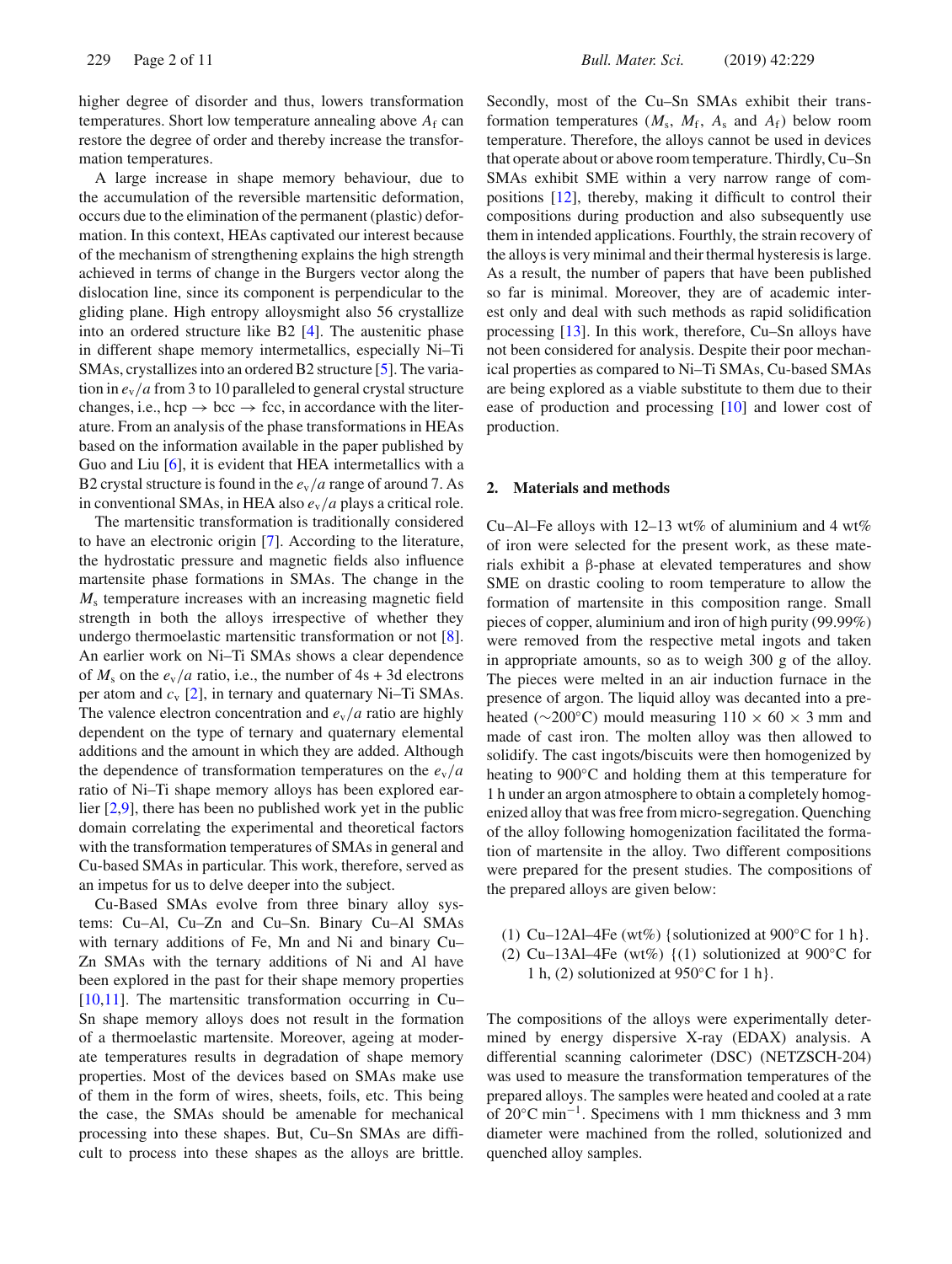#### **3. Factors affecting transformation temperatures**

To date, the strong composition dependence of the transformation temperatures, especially, the  $M_s$  temperature, has not been fully explored. In recent years, researchers have modified the transformation temperatures as well as the width of the hysteresis by adding appropriate alloying elements to pure elements and to binary and ternary alloys, etc. The selection of the right elemental addition is important if the transformation temperatures are to be increased or decreased. For example, in the case of the ternary addition to binary Ni– Ti alloys, the use of tungsten to replace nickel results in the *M*<sup>s</sup> temperature being raised above room temperature. On the other hand, using tungsten to replace titanium leads to the *M*<sup>s</sup> temperature being lowered to below room temperature [2].

A review of the literature reveals that the  $M_s$  temperature depends on the quenching as it drastically lowers the *M*<sup>s</sup> temperature [14]. Martensitic transformation involves lattice transformation without diffusion. Lattice dynamics is therefore considered an important parameter in austenite to martensite transformation. Addition of alloying elements and the presence of lattice defects also have an influence on the lattice dynamics. As per the literature [14], even a change in the composition, as low as  $1$  at.%, can lead to a change in the elastic constant to the extent of 10%. Quenching, which leads to proliferation of point defects, has a similar effect as well [15]. These contradict the fact that the elastic constants of non-transforming alloys, i.e., those alloys that undergo parent to intermediate phase change, but do not lead to the formation of martensite, are insensitive to alloying and defects [14]. This suggests that martensitic transformation is controlled by lattice dynamics. Lattice dynamics is, therefore, a prerequisite to understand the compositional dependence of *M*<sup>s</sup> .

Apart from the above-mentioned factors, the  $M_s$  temperature is also influenced by precipitation, due to ageing effects, point defects, dislocations and ordering. A study of the relevant literature  $[14]$  reveals that the transformation temperatures are higher for lower ageing temperatures and lower for higher ageing temperatures. The transformation temperatures remain unchanged even after longer ageing times. This is attributed to the change of matrix composition with indicated solubility limit. Small-sized precipitate particles also tend to decrease the  $M_s$  temperature. This is attributed due to the presence of coherency stress.

Ahlers [16] established the role of composition on *M*<sup>s</sup> temperature of ternary Cu–Zn–Al alloys and found that as the Zn content increases, the  $M_s$  shifted to lower values by ∼80 K. Moreover, for ternary Cu–Zn–Al alloys whose *e*v/*a* ratio is 1.48, the high temperature austenite (β) is stable even on slow cooling to room temperature since it is a low temperature phase. In the case of the slowly cooled sample as well as quenched and aged sample, the *M*<sup>s</sup> temperatures obtained were the same so long as the  $T_Q$  is lower than  $L2_1$  ordering temperature. If not, the reordering that occurs on quenching leads to the retention of small domains that are retained on ageing and lead to a slight change in the *M*<sup>s</sup> temperature, but

in any case, not higher than 4 K. In a binary Cu–Zn system, quenching results in the change of  $M<sub>s</sub>$  by lower than 7 K, i.e., *M*<sup>s</sup> is not greatly affected. They conclude that in ternary Cu–Zn–Al and binary Cu–Zn alloys, it is possible to control the change in  $M_s$  temperature caused by quenching and ageing.

The transformation temperatures are influenced by the solutionizing temperature [17]. It is possible to vary the transformation temperatures of an alloy without changing its composition just by solutionizing the alloy at different temperatures.

#### 3.1 *Effect of the e*v*/a ratio*

The electrons present in the outermost orbitals of an atom are called valence electrons. The *e*<sup>v</sup> values of some of the elements that are used in producing the shape memory alloys are: Cu  $= 11$ , Zn = 12, Sn = 4, Fe = 8, Mn = 7, Ni = 10, Cr = 6, Al = 3, Si = 4 and Mg = 2. The  $e_v/a$  for an element is calculated as per the following relationship:  $e_v/a = \Sigma (at\% \times e_v)/100$ . Accordingly, the  $e_y/a$  of any quaternary Cu–X–Y–Z alloy is given by the following equation:

$$
e_{v}/a = f_{Cu}e_{v}^{Cu} + f_{X}e_{v}^{X} + f_{Y}e_{v}^{Y} + f_{Z}e_{v}^{Z},
$$
\n(1)

where  $f_{\text{Cu}}$ ,  $f_X$ ,  $f_Y$  and  $f_Z$  indicate the atomic fractions of Cu, *X*, *Y* and *Z*, respectively, while  $e_v^{\text{Cu}}$ ,  $e_v^X$ ,  $e_v^Y$  and  $e_v^Z$ , respectively, indicate the valence electrons present. When the  $e_y/a$ ratio is above 7.50, the transformation temperatures show much less dependence on  $c_v$  and can be lower than those for alloys with  $e_v/a$  between 5 and 7.5. A similar trend is observed even for low and medium  $c_v$  values, i.e., 0.17–0.22 [9].

#### 3.2 *Effect of valence electron concentration*

The average valence electron concentration of an alloy is denoted by *c*<sup>v</sup> (concentration of valence electrons). It is defined as the ratio between the number of valence electrons and the total number of electrons present in the alloy. Mathematically, it can be expressed as:

$$
c_{v} = e_{v}/e_{t},
$$
  
\n
$$
c_{v} = (f_{Cu}e_{v}^{Cu} + f_{X}e_{v}^{X} + f_{Y}e_{v}^{Y} + f_{Z}e_{v}^{Z})/(f_{Cu}Z_{Cu} + f_{X}Z_{X} + f_{Y}Z_{Y} + f_{Z}Z_{Z}),
$$
\n(3)

where  $Z_{Cu}$ ,  $Z_X$ ,  $Z_Y$  and  $Z_Z$  represent the atomic numbers of Cu, *X*, *Y* and *Z*, respectively.

In binary Ni–Ti shape memory alloys, the *M*<sup>s</sup> (900 to –100 $\degree$ C) and  $A_s$  (950 to –30 $\degree$ C) temperatures decrease as  $c_v$  increases (0.1425–0.296) [2], showing a clear correlation between  $c_v$  and transformation temperatures. As quoted in the relevant literature, the  $c_v$ ,  $M_s$  and  $A_s$  values start increasing when the electron concentration is above 0.34–0.35 [9].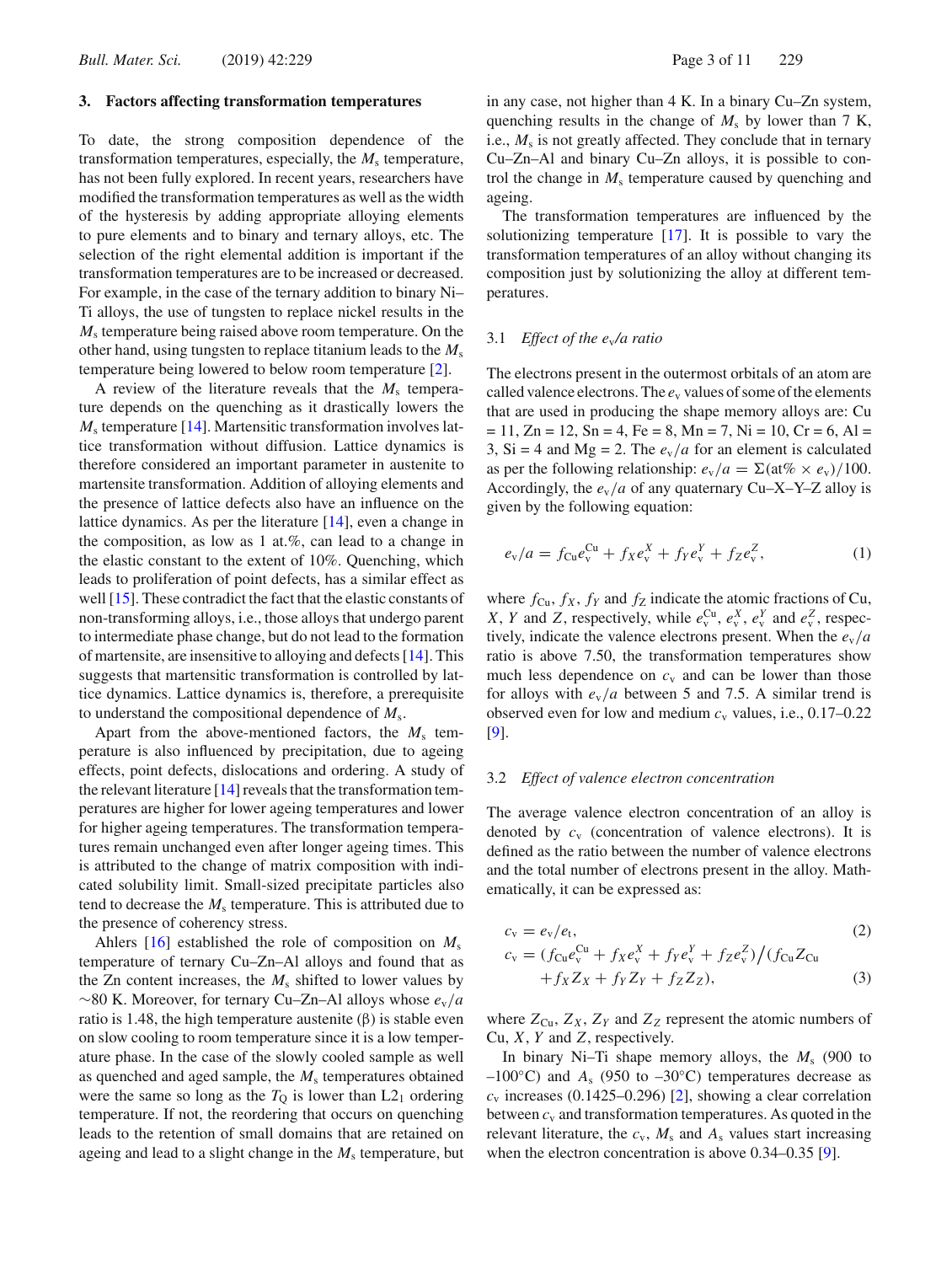#### 3.3 *Effect of transformation hysteresis*

As per the literature [18], the thermal hysteresis,  $|A_f - M_s|$ , which is related to the austenite–martensite interface movement decreases with increasing  $e_v/a$  and  $c_v$ . The elastic hysteresis, which is related to the energy dissipated because of material's internal friction, is given by  $|A_f - A_s|$ . It increases at a slower rate with the valence electron concentration per unit volume.

Hysteresis plays a key role in the selection of shape memory alloys for various applications. Repeated actuation processes, as in SMA actuators, require a smaller hysteresis, whereas vibration damping as in earthquake-resistant structures requires SMAs with a broader hysteresis. Hysteresis is influenced by myriad factors [19], some of which are: (a) atomic radius of the alloying element, (b) lattice compatibility, (c) biasing stress in bimorph and (d) precipitation.

#### **4. Results and discussion**

The results of the composition analyses carried out on one of the alloy systems based on copper are shown in figure 1a and b.

The calculated  $e_v/a$  and  $c_v$  values on experimentally determined austenite–martensite and martensite–austenite transformation temperatures of ternary, quaternary and quinary Cu-based SMAs based on the work [20,21] of one of the authors (V Sampath) of the paper and other researchers are given in tables 1–3.

Regression analysis: The regression equation for the dependence of  $M_s$  on the alloying elements (composition) in Cu–Al alloys is derived using the Minitab software. The statistical data from regression analysis were obtained as follows:  $S = 38.3851$ ; R-Sq = 87.96% and  $R-Sq(adj) = 81.93\%$ .

Regression equations for the Cu–Al system:

$$
M_s(^{\circ}\text{C}) = 706 - 32.3\text{Al} - 20.7\text{Fe} + 41.5\text{Mn} - 26.3\text{Ni}.
$$
\n(4)

The dependence of  $M_s$  on  $e_v/a$  was also obtained in a similar fashion for Cu–Al alloys. Statistical data from regression analysis were obtained as follows:  $S = 94.2735$ ; R-Sq = 0.11% and  $R-Sq(adj) = 0.00\%$ .

$$
M_{\rm s}({}^{\circ}{\rm C}) = 179 + 7.2e_{\rm v}/a. \tag{5}
$$



| Element   | At. No | Wt. % | At. % |
|-----------|--------|-------|-------|
| Carbon    | 6      | 3.47  | 0.79  |
| Aluminium | 13     | 12.25 | 6.1   |
| Iron      | 26     | 4.67  | 4.6   |
| Copper    | 29     | 79.61 | 88.45 |

# (a) Composition of Cu-12Al-4Fe alloy



| Element   | At. No | Wt. % | At. % |
|-----------|--------|-------|-------|
| Carbon    | 6      | 2.07  | 0.47  |
| Aluminium | 13     | 13.56 | 6.7   |
| Iron      | 26     | 4.39  | 4.35  |
| Copper    | 29     | 79.98 | 88.48 |



**Figure 1.** EDAX results of the Cu–Al–Fe system used in the present study. (**a**) Composition of the Cu–12Al–4Fe alloy and (**b**) composition of the Cu–13Al–4Fe alloy.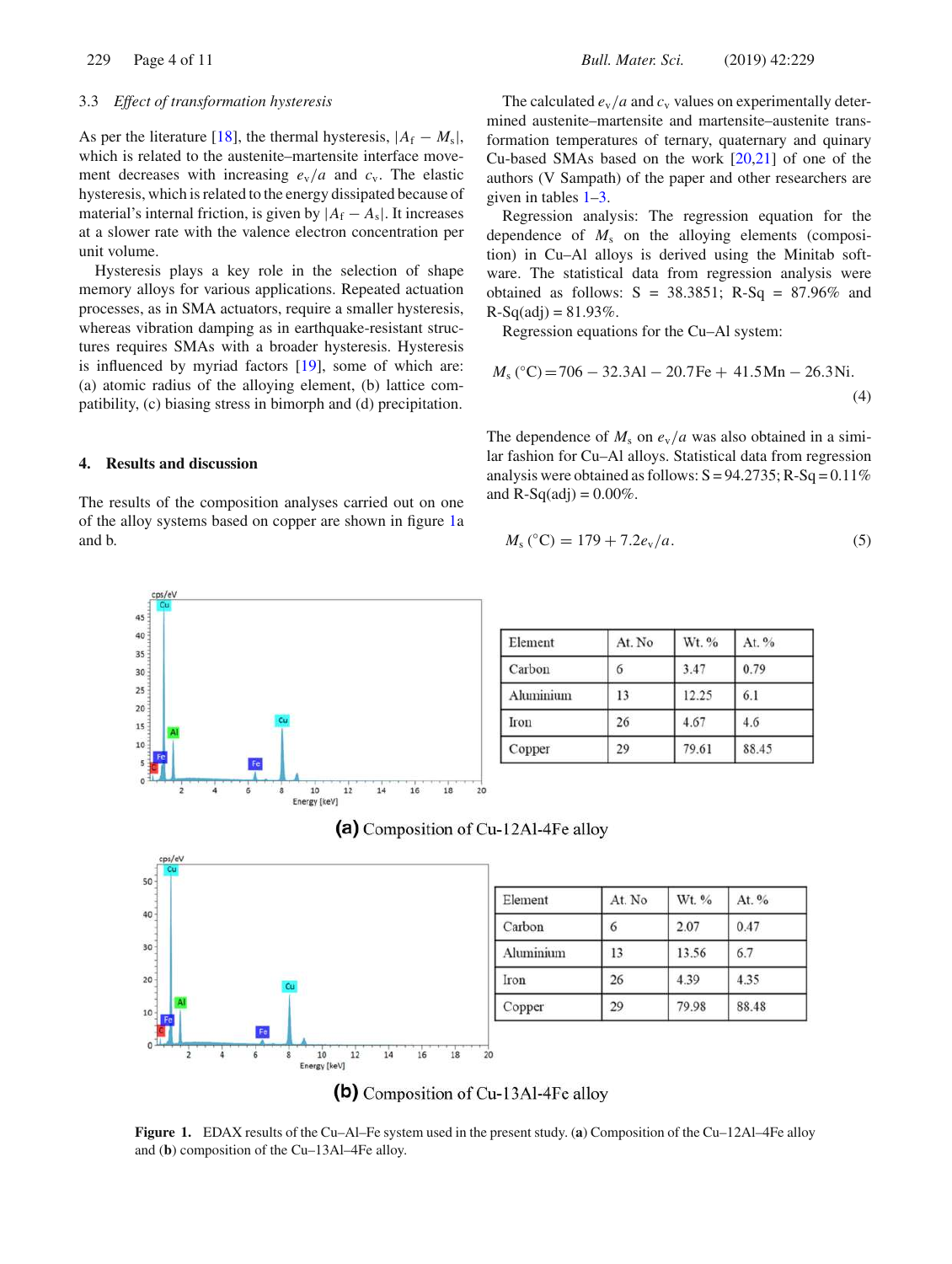**Table 1.** *e*v/*a*, *c*v, *M*s, *M*f , *A*s and *A*f of ternary, quaternary and quinary Cu–Al-based SMAs.

|          |                                                                                                          |                 |             | Transformation temperatures (°C) |             |             |             |                |  |
|----------|----------------------------------------------------------------------------------------------------------|-----------------|-------------|----------------------------------|-------------|-------------|-------------|----------------|--|
| Alloy    | $wt\%$ (at%)                                                                                             | $e_{v}/a$ ratio | $c_{\rm v}$ | $M_{\rm f}$                      | $M_{\rm s}$ | $A_{\rm s}$ | $A_{\rm f}$ | Ref.           |  |
| Cu-Al-Fe | Cu10.21Al4.60Fe                                                                                          | 10.49           | 0.3729      | 243                              | 308         | 416         | 478         | $[22]$         |  |
|          | $(Cu_{91.04}Al_{4.63}Fe_{4.32})$<br>Cu11.17Al4.42Fe                                                      | 10.46           | 0.3728      | 232                              | 255         | 395         | 450         |                |  |
|          | $(Cu_{90.73}Al_{5.09}Fe_{4.17})$<br>Cu11.56Al4.58Fe                                                      | 10.45           | 0.3729      | 203                              | 232         | 311         | 371         |                |  |
|          | $(Cu_{90.37}Al_{5.29}Fe_{4.34})$<br>Cu11.91Al4.62Fe                                                      | 10.41           | 0.3725      | 171                              | 203         | 200         | 227         |                |  |
|          | $(Cu_{90.05}Al_{5.80}Fe_{4.15})$<br>Cu12.57Al2.60Fe                                                      | 10.46           | 0.3735      | 181                              | 266         | 410         | 445         |                |  |
|          | $(Cu_{91.73}Al_{5.81}Fe_{2.48})$<br>Cu12.58Al1.32Fe                                                      | 10.50           | 0.3745      | 240                              | 250         | 288         | 372         |                |  |
|          | (Cu92.98Al5.77Fe1.25)<br>Cu12.60Al2.11Fe                                                                 | 10.47           | 0.3738      | 192                              | 259         | 399         | 447         |                |  |
|          | $(Cu_{92.21}Al_{5.78}Fe_{2.0})$<br>Cu12.60Al4.35Fe                                                       | 10.43           | 0.3722      | 114                              | 135         | 131         | 160         |                |  |
|          | $(Cu_{90.18}Al_{5.63}Fe_{4.37})$<br>$Cu-12Al-4Fe$                                                        | 9.49            | 0.3665      | 195                              | 224         | 408         | 477         | This study     |  |
|          | $(Cu_{79.61}Al_{12.25}Fe_{4.67})$<br>$Cu-13Al-4Fe(1)$                                                    | 9.54            | 0.3655      | 193                              | 249         | 401         | 482         |                |  |
|          | $(Cu_{79.98}Al_{13.56}Fe_{4.39})$<br>$Cu-13Al-4Fe(2)$<br>$(Cu_{79.98}Al_{13.56}Fe_{4.39})$               | 9.54            | 0.3655      | 174                              | 247         | 409         | 485         |                |  |
| Cu–Al–Mn | Cu12.5Al5Mn                                                                                              | 10.35           | 0.3710      | 460                              | 510         | 490         | 520         | $[23]$         |  |
|          | $(Cu_{89.5}Al_{5.76}Mn_{4.69})$<br>Cu12.5Al5Mn2Zn                                                        | 10.29           | 0.3687      | 460                              | 500         | 480         | 510         |                |  |
|          | $(Cu_{87.04}Al_{5.74}Mn_{5.0}Zn_{2.2})$<br>Cu12.5Al5Mn2Si                                                | 10.41           | 0.3737      | 475                              | 505         | 490         | 510         |                |  |
|          | $(Cu_{88.16}Al_{5.81}Mn_{5.06}Si_{0.9})$<br>Cu12.5Al5Mn2Mg                                               | 10.41           | 0.3753      | 525                              | 540         | 260         | 335         |                |  |
|          | $(Cu_{88.27}Al_{5.82}Mn_{5.07}Mg_{0.83})$<br>Cu12.5Al5Mn2Cr<br>$(Cu_{87.44}Al_{5.77}Mn_{5.02}Cr_{1.78})$ | 10.40           | 0.3742      | 470                              | 490         | 460         | 500         |                |  |
| Cu-Al-Ni | Cu12.96Al4.27Ni                                                                                          | 10.48           | 0.3736      |                                  | 149         |             |             | Obtained using |  |
|          | $(Cu_{89.82}Al_{5.98}Ni_{4.29})$<br>Cu13.15Al3.25Ni<br>$(Cu_{90.69}Al_{6.08}Ni_{3.26})$                  | 10.48           | 0.3742      |                                  | 137         |             |             | eq. [24]       |  |
|          | Cu13.5Al4Ni                                                                                              | 10.46           | 0.4045      |                                  | 62          |             |             | $[24]$         |  |
|          | $(Cu_{82.5}Al_{6.24}Ni_{4.02})$<br>Cu13.7Al4Ni                                                           | 10.45           | 0.3739      |                                  | $28\,$      |             |             |                |  |
|          | $(Cu_{89.63}Al_{6.34}Ni_{4.03})$<br>Cu13.8Al4Ni                                                          | 10.45           | 0.3740      |                                  | 11          |             |             |                |  |
|          | $(Cu_{89.59}Al_{6.39}Ni_{4.03})$<br>Cu14Al4Ni<br>$(Cu_{89.48}Al_{6.49}Ni_{4.03})$                        | 10.40           | 0.3725      |                                  | $-22$       |             |             |                |  |
|          | Cu-Al-Ni-V Cu13.0Al4.0Ni0V                                                                               | 10.48           | 0.3743      | 210                              | 229         | 325         | 377         | $[25]$         |  |
|          | $(Cu_{90.01}Al_{5.99}Ni_{4.0}V_0)$<br>Cu13.0Al4.0Ni0.5V                                                  | 10.42           | 0.3729      | 90                               | 111         | 169         | 179         |                |  |
|          | $(Cu_{89.11}Al_{5.99}Ni_{4.02}V_{0.87})$<br>Cu13.0Al4.0Ni1.0V<br>$(Cu_{89.56}Al_{5.99}Ni_{4.0}V_{0.44})$ | 10.45           | 0.3736      | 180                              | 198         | 218         | 227         |                |  |
|          | Cu13.0Al4.0Ni2.0V<br>$(Cu_{88.20}Al_{6.01}Ni_{4.02}V_{1.75})$                                            | 11.17           | 0.4007      | 144                              | 159         | 196         | 205         |                |  |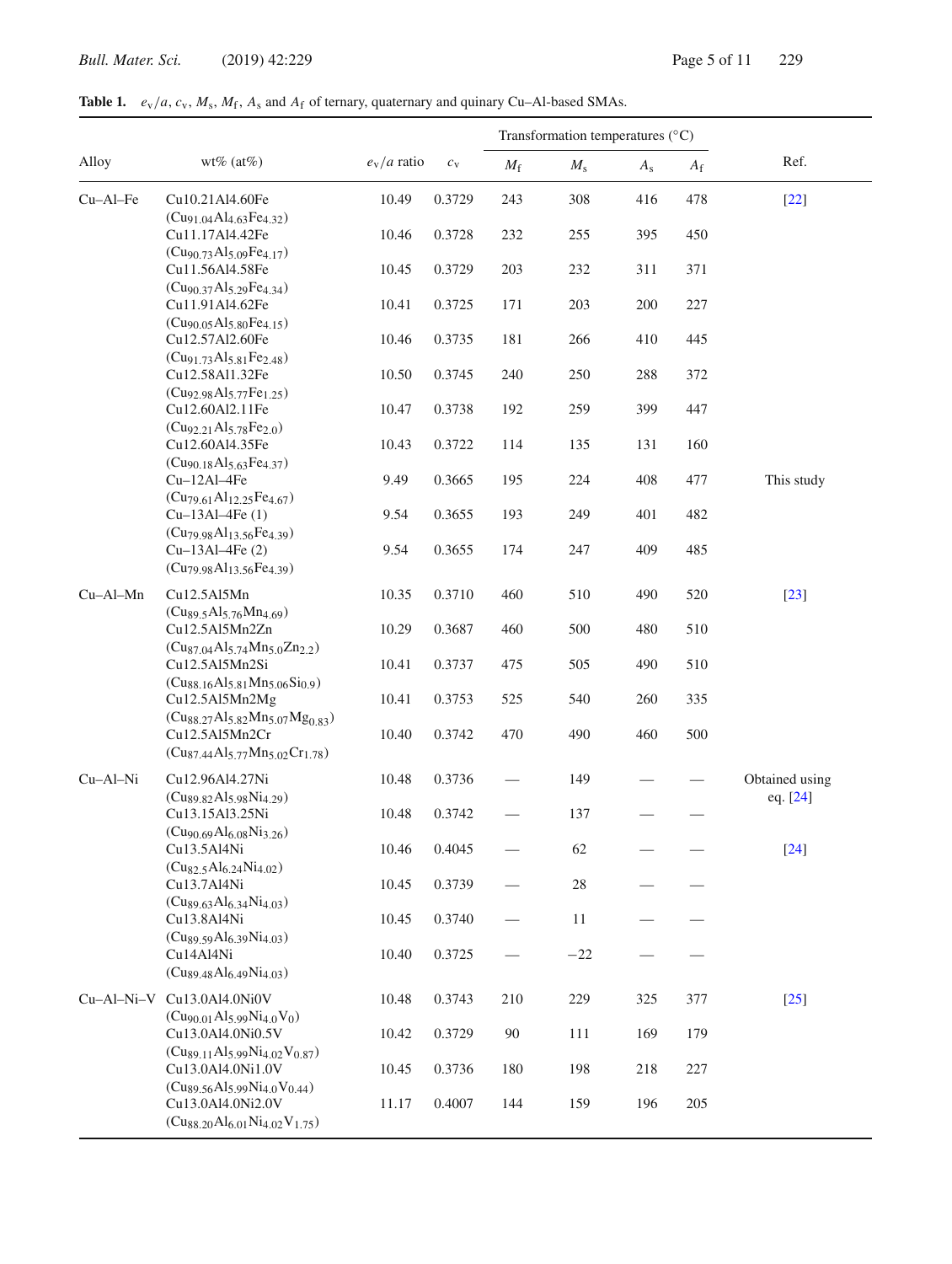|                |                                                                                                  |                 |             | Transformation temperatures $(^{\circ}C)$ |                |             |             |      |
|----------------|--------------------------------------------------------------------------------------------------|-----------------|-------------|-------------------------------------------|----------------|-------------|-------------|------|
| Alloy          | $wt\%$ (at $\%$ )                                                                                | $e_{v}/a$ ratio | $c_{\rm v}$ | $M_{\rm f}$                               | $M_{\rm s}$    | $A_{\rm s}$ | $A_{\rm f}$ | Ref  |
| Cu–Al–Zn–Mn–Si | Cu9.1Al7.1Zn 3.0Mn1.1Si                                                                          | 10.56           | 0.3752      | 1                                         | 16             | 11          | 30          | [26] |
|                | $(Cu_{83.05}Al_{4.60}Zn_{8.69}Mn_{3.09}Si_{0.58})$<br>Cu9.0A17.2Zn3.4Mn0.9Si                     | 10.60           | 0.3754      | $-18$                                     | 12             | $-3$        | 20          |      |
|                | $(Cu_{84} 5Al_{4.06} Zn_{7.87} Mn_{3.13} Si_{0.42})$<br>Cu9.5A17.1Zn4.2Mn1.0Si                   | 10.52           | 0.3744      | $-42$                                     | $-4$           | $-35$       | 8           |      |
|                | $(Cu_{83,32}Al_{4,31}Zn_{7,80}Mn_{3,88}Si_{0,47})$<br>Cu8.7A16.9Zn3.7Mn0.9Si                     | 10.57           | 0.3751      | $-26$                                     | 3              | $-10$       | 12          |      |
|                | $(Cu_{84.72}Al_{3.92}Zn_{7.31}Mn_{3.40}Si_{0.42})$<br>Cu8.9A16.7Zn3.7Mn0.9Si                     | 10.59           | 0.3751      | $-34$                                     | 2              | $-20$       | 6           |      |
|                | $(Cu_{8483}Al_{402}Zn_{733}Mn_{34}Si_{042})$<br>Cu8.9A16.7Zn3.7Mn1.1Si                           | 10.58           | 0.3750      | $-31$                                     | $\overline{4}$ | $-11$       | 48          |      |
|                | $(Cu_{84} 72 \text{Al}_4 \text{Z} n7 34 \text{M} n3 4 \text{Si}_0 52)$<br>Cu8.8A17.7Zn3.2Mn1.1Si | 10.61           | 0.3755      | $-19$                                     | 8              | $-5$        | 15          |      |
|                | $(Cu_{84,16}Al_3\,97Zn_{8,42}Mn_{2,94}Si_0\,5)$<br>Cu8.7A17.2Zn3.5Mn1.1Si                        | 10.60           | 0.3753      | $-10$                                     | 16             | 1           | 26          |      |
|                | $(Cu_{84.47}Al_3$ 93 $Zn_7$ 87 $Mn_3$ 22 $Si_0$ 52)                                              |                 |             |                                           |                |             |             |      |

# Table 1. (continued)

Numbers within square brackets refers to the sources of transformation temperatures.

| <b>Table 2.</b> $e_v/a$ , $c_v$ , $M_s$ , $M_f$ , $A_s$ and $A_f$ of ternary, quaternary and quinary Cu–Zn and Cu–Sn-based SMAs. |  |
|----------------------------------------------------------------------------------------------------------------------------------|--|
|----------------------------------------------------------------------------------------------------------------------------------|--|

|               |                                                                                 |                 |         | Transformation temperatures $(^{\circ}C)$ |             |             |                                 |                               |
|---------------|---------------------------------------------------------------------------------|-----------------|---------|-------------------------------------------|-------------|-------------|---------------------------------|-------------------------------|
| Alloy         | $wt\%$ (at $\%$ )                                                               | $e_{v}/a$ ratio | $c_{v}$ | $M_{\rm f}$                               | $M_{\rm s}$ | $A_{\rm s}$ | $A_{\rm f}$                     | Ref.                          |
| $Cu-Zn-Ni$    | Cu-45.26Zn-5.47Ni (Cu <sub>48.84</sub> Zn <sub>46.12</sub> Ni <sub>5.01</sub> ) | 11.40           | 0.3877  | 74                                        | 90          | 95          | 138                             | $\left\lceil 27 \right\rceil$ |
|               | Cu-45.59Zn-5.82Ni (Cu <sub>48,12</sub> Zn <sub>46,54</sub> Ni <sub>5</sub> 34)  | 11.41           | 0.3879  | 82                                        | 106         | 105         | 145                             |                               |
|               | Cu-45.63Zn-6.15Ni (Cu <sub>47.80</sub> Zn <sub>46.57</sub> Ni <sub>5.63</sub> ) | 11.40           | 0.3876  | 88                                        | 112         | 116         | 152                             |                               |
|               | Cu-46.12Zn-6.21Ni (Cu <sub>47.25</sub> Zn <sub>47.06</sub> Ni <sub>5.69</sub> ) | 11.41           | 0.3879  | 108                                       | 115         | 118         | 143                             |                               |
|               | Cu-48.04Zn-2.96Ni (Cu <sub>48.40</sub> Zn <sub>48.89</sub> Ni <sub>2.72</sub> ) | 11.46           | 0.3889  | 86                                        | 111         | 101         | 126                             |                               |
|               | Cu-46.86Zn-3.75Ni (Cu <sub>48.78</sub> Zn <sub>47.79</sub> Ni <sub>3.43</sub> ) | 11.44           | 0.3885  | 72                                        | 121         | 116         | 143                             |                               |
|               | Cu-45.91Zn-4.47Ni (Cu <sub>48.95</sub> Zn <sub>46.95</sub> Ni <sub>4.10</sub> ) | 11.40           | 0.3874  | 66                                        | 132         | 126         | 156                             |                               |
| $Cu-Zn-A1$    | Cu-25.52Zn-3.74Al (Cu <sub>71.76</sub> Zn <sub>26.63</sub> Al <sub>1.61</sub> ) | 11.13           | 0.3868  | $\frac{1}{1}$                             | 50          |             |                                 | $[28]$                        |
|               | Cu-26.08Zn-3.85Al $(Cu_{71.21}Zn_{27.24}Al_{1.61})$                             | 11.15           | 0.3848  | $\overline{\phantom{m}}$                  | $-10$       |             |                                 |                               |
|               | Cu-Zn-Al-Mn-Ni Cu-23.6Zn-4.47Al-0.23Mn-0.17Ni                                   | 11.08           | 0.3830  | 22                                        | 39          | 5           | 3                               | $[29]$                        |
|               | $(Cu_{72.94}Zn_{24.76}Al_{1.94}Mn_{0.203}Ni_{0.160})$                           |                 |         |                                           |             |             |                                 |                               |
| $Cu-Zn-Al-Fe$ | $Cu-14.86Zn-5.81Al-0.5Fe$                                                       | 10.94           | 0.3797  | 80                                        | 111         | 108         | 134                             | [30]                          |
|               | $(Cu_{81.5}Zn_{15.76}Al_{2.54}Fe_{0.45})$                                       |                 |         |                                           |             |             |                                 |                               |
| $Cu-Zn-Si$    | Cu-33.4Zn-2.2Si (Cu <sub>63.66</sub> Zn <sub>35.34</sub> Si <sub>1.00</sub> )   | 11.28           | 0.3855  | $-10$                                     | 10          | 10          | 50                              | $\lceil 31 \rceil$            |
|               | Cu-35.9Zn-1.4Si (Cu <sub>62.54</sub> Zn <sub>36.84</sub> Si <sub>0.62</sub> )   | 11.55           | 0.3945  | $-70$                                     | $-55$       | $-50$       | $-15$                           |                               |
|               | Cu-33.4Zn-2.1Si (Cu <sub>64.64</sub> Zn <sub>34.43</sub> Si <sub>0.93</sub> )   | 11.28           | 0.3862  | $-5$                                      | 15          | 15          | 55                              |                               |
|               | Cu35.8Zn1.4Si (Cu <sub>62.79</sub> Zn <sub>36.59</sub> Si <sub>0.61</sub> )     | 11.32           | 0.3867  | $-75$                                     | $-50$       | $-45$       | $-10$                           |                               |
|               | Cu-30.7Zn-4.3Si (Cu <sub>65.99</sub> Zn <sub>32.07</sub> Si <sub>1.93</sub> )   | 11.18           | 0.3851  | $\overline{\phantom{m}}$                  | $-23$       |             | $\hspace{0.1mm}-\hspace{0.1mm}$ | $[32]$                        |
|               | Cu-29Zn-5Si (Cu <sub>67.32</sub> Zn <sub>30.43</sub> Si <sub>2.25</sub> )       | 11.15           | 0.3849  | $\overline{\phantom{m}}$                  | $-10$       |             |                                 |                               |
| $Cu-15Sn$     | Cu-24.7Sn $(Cu_{85}Sn_{15})$                                                    | 9.26            | 0.271   | $-70$                                     | $-51$       | 90          | 113                             | $\lceil 33 \rceil$            |

Numbers within square brackets refer to the sources of transformation temperatures.

The regression equation for the dependence of  $M<sub>s</sub>$  on the alloying element in Cu–Zn alloys is also derived using Minitab software. Statistical data from regression analysis were obtained as follows:  $S = 31.2833$ ; R-Sq = 84.85%;  $R-Sq(adj) = 78.79\%$  and  $R-Sq(Pred) = 63.99\%.$ 

Regression equations for the Cu–Zn system:

$$
Ms (°C) = -417 + 10.40Zn + 9.51Ni + 44.4Al + 20.8Si.
$$
 (6)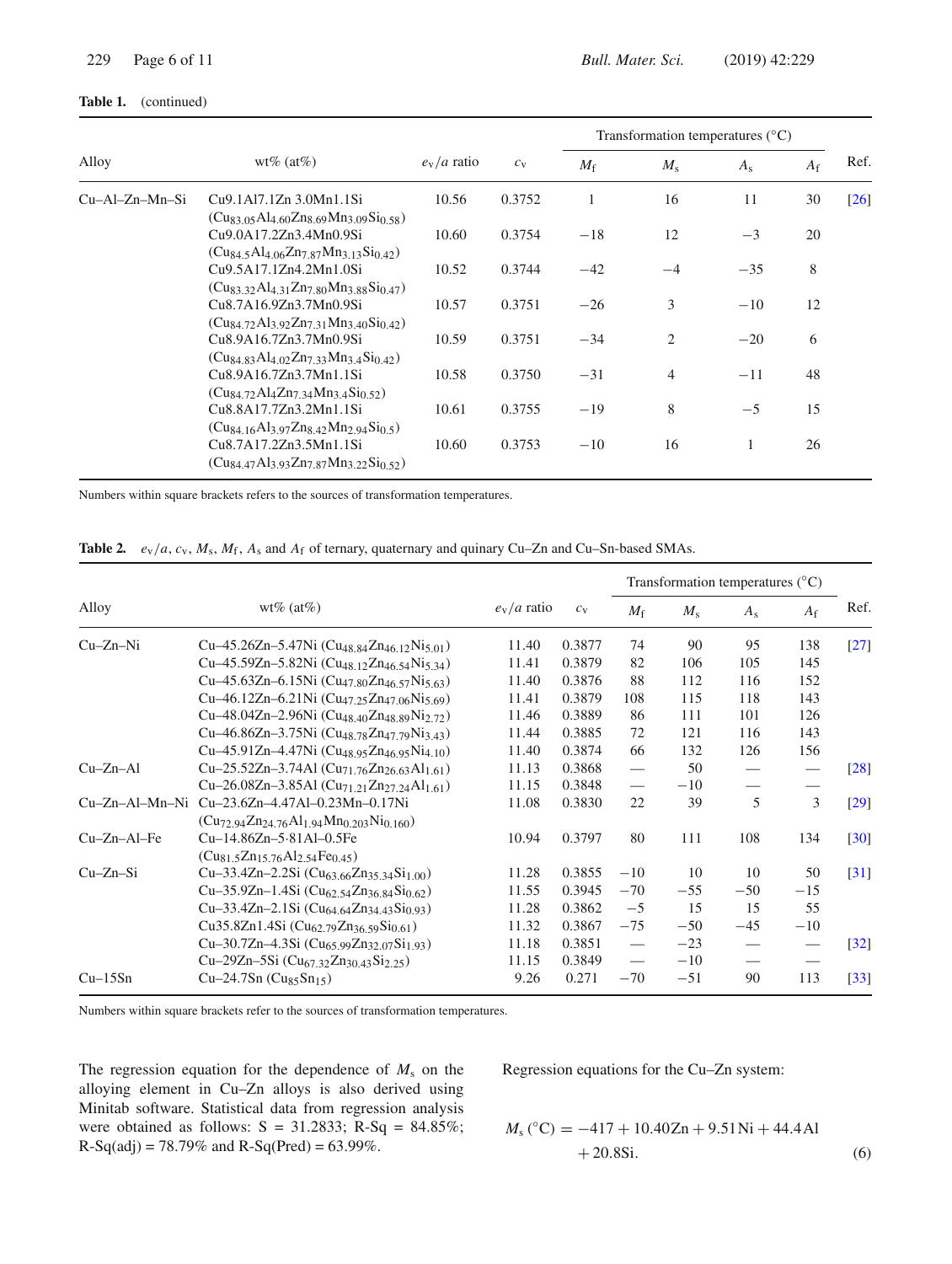**Table 3.** Hysteresis  $|A_f - M_s|$  and atomic radius of alloying element added to ternary, quaternary and quinary Cu-based SMAs [18].

| Atomic radius of<br>alloying elements (pm) | <b>Hysteresis</b><br>$(^{\circ}C)$ | Composition<br>$(wt\%)$ |
|--------------------------------------------|------------------------------------|-------------------------|
| $173 \,(Mg)$                               | 205                                | $Cu-12.5Al-5Mn-2Mg$     |
| 111(Si)                                    | 5                                  | $Cu-12.5Al-5Mn-2Si$     |
| $128$ (Cr)                                 | 10                                 | $Cu-12.5Al-5Mn-2Cr$     |
| 139 (Zn)                                   | 10                                 | $Cu-12.5Al-5Mn-2Zn$     |

The values were taken from table 2.



**Figure 2.** Dependence of  $M_s$  on the composition and  $e_V/a$  ratio for Cu–Al–Fe SMAs.

The dependence of  $M_s$  and  $e_v/a$  was also obtained in a similar way for Cu–Zn alloys. The Statistical data from regression analysis were obtained as follows:  $S = 63.8252$ ; R-Sq = 18.00% and R-Sq(adj) =  $11.69\%$ .

$$
M_{\rm s}({}^{\circ}{\rm C}) = 2460 + 221e_{\rm v}/a. \tag{7}
$$

Due to the availability of very few compositions on Cu–Sn alloys, no regression analysis was carried out for the same. We have checked the validity of equations (4–7) with regard to correlation between the composition and transformation temperature  $(M<sub>s</sub>)$  in the case of the experimentally studied alloys and theoretically proposed compositions of the shape memory alloys by the earlier researchers and our own experimental compositions and findings, we observed that the equations have an accuracy of 95%.

In Cu–Al–Fe SMAs, it can be observed (figure 2 and equation (4)) that as the aluminium content increases, the  $e_y/a$ ratio decreases and thereby decreasing the *M*<sup>s</sup> temperature as well. From the regression equation also, it can be clearly predicted that with an increase in the aluminium weight percent, there is a decrease in  $M_s$ . A similar trend can be observed with increasing iron contents as well, with the exception of Cu– 12.58Al–2.60Fe alloy. A higher *M*<sup>s</sup> temperature is generally attributed to the completely filled d–d overlapping orbitals. Such a tendency was observed even in Ni–Ti–X (Pt) alloys,



**Figure 3.** Dependence of  $M_s$  on the composition and  $e_v/a$  ratio for Cu–Al–Ni SMAs.

 $e_v$ /a



**Figure 4.** Dependence of  $M_s$  on the composition and  $e_v/a$  ratio for Cu–Zn–Si SMAs.

exhibiting a broad range of transformation temperatures, with their  $M_s$  and  $A_s$  as high as 900 and 950<sup>°</sup>C, respectively, for an  $e_y/a$  ratio of 7 [2]. Thus, a clear correlation between the d–d overlapping orbitals in the alloy and the transformation temperature  $(M<sub>s</sub>)$  can be established.

With a slight increase in the nickel content  $(1 \text{ wt\%})$ , as also with a marginal decrease in the aluminium content  $(0.1 \text{ wt\%})$ , it can be observed in figure 3 that  $M_s$  increases or decreases for the same value of  $e_v/a$ . This ratio is constant for the alloys possessing a high  $M_s$  temperature (150 $°C$ ). Even in Cu–Al–Ni SMAs, it can be observed that an increase in the aluminium content as low as 0.1 wt%, drastically decreases the  $M<sub>s</sub>$  temperature.

Figure 4 reveals that with the silicon and copper contents of the alloys almost remaining constant, even a  $0.1 \text{ wt\%}$ increase in the zinc content tends to reduce the  $M_s$  temperature by about 5◦C. A similar trend can be observed with an increase in the silicon content also. For almost the same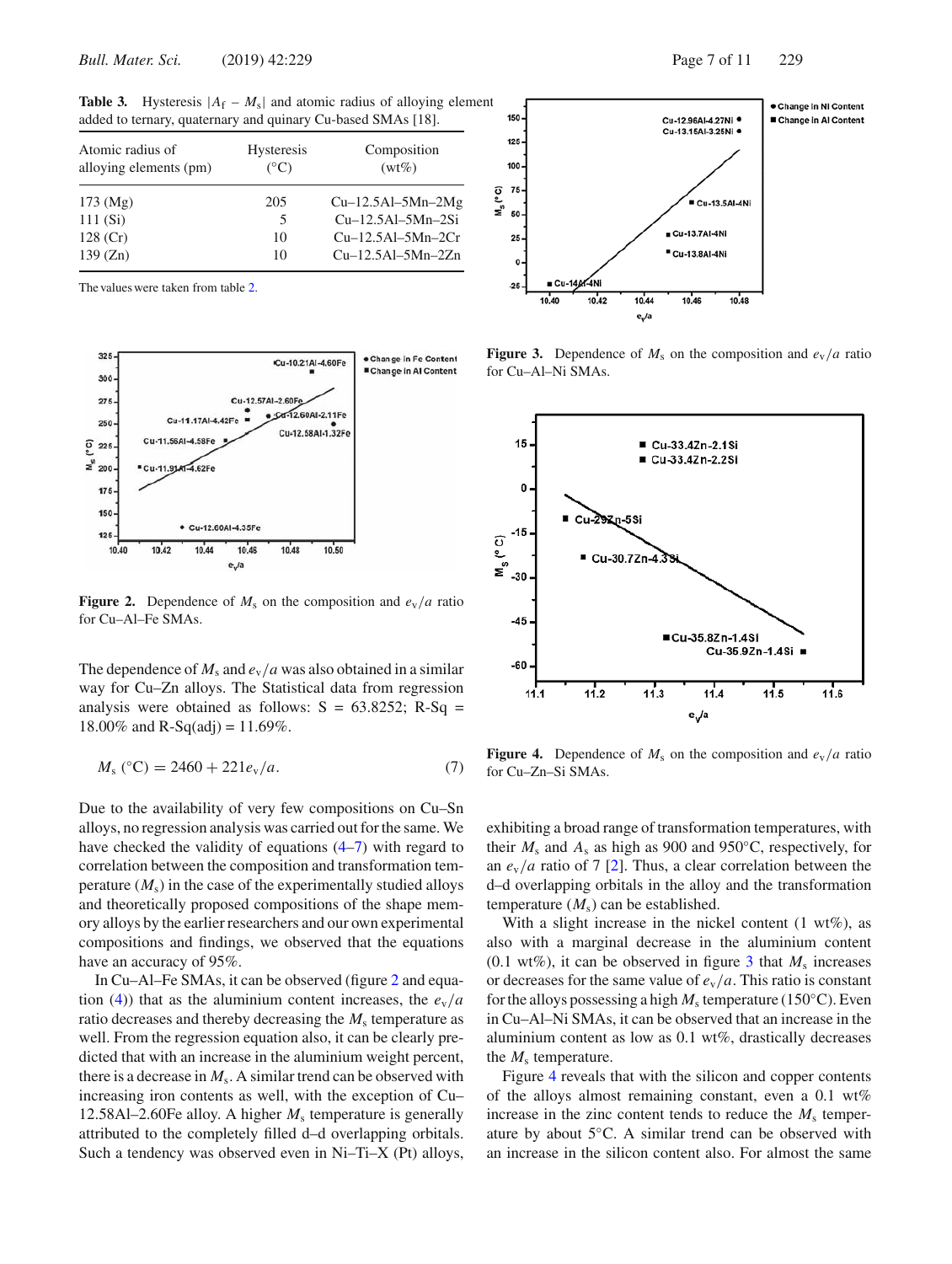

**Figure 5.** Dependence of  $M_s$  of Cu–Al ternary systems [22–24] on: (**a**)  $e_v/a$  ratio and (**b**)  $c_v$ .



**Figure 6.** Dependence of  $M_s$  of Cu–Zn ternary systems [27,28,31,32] on: (**a**)  $e_v/a$  ratio and (**b**)  $c_v$ .

zinc and copper contents, an increase in the silicon content of 0.1 wt% decreases the  $M_s$  temperature by  $\sim$ 5°C. As far as the alloy system Cu–Zn–Si is concerned not too many researchers have worked on them over the years. Consequently, not too many data are available on the transformation temperatures of these ternary alloys. Due to the paucity of data, a closer fit could not be obtained.

Every element has a definite atomic number, which influences the transformation temperatures in some specific ways. Plots have therefore been drawn so as to bring out the effect more clearly. The correlation between the  $M_s$  temperature and the  $e_v/a$  ratio for Cu–Al ternary alloys of different compositions is clearly shown in figure 5a. As can be seen, many alloys (10 out of 15 of them) have their  $e_y/a$  ratios between 10.4 and 10.5. In addition, it can be seen that the highest  $M_s$  temperatures (5 out of 15 alloys) are observed in the range of 10.30–10.35.

In the case of  $M_s$  *vs. c<sub>v</sub>* correlation (figure 5b), it can be found that the  $c_v$  ratio lies in the range of 0.368–0.376 with most of them centred around the values of 0.372–0.375.

As can be seen, the sensitivity of the transformation temperature to *c*<sup>v</sup> is reduced. With increasing valence electrons, the bond strength and hence elastic properties increase even for medium values of *c*v. This is attributed to the fact that a higher number of valence electrons leads to a stronger bonding for larger ion kernels in metallic bonds [9]. An increase in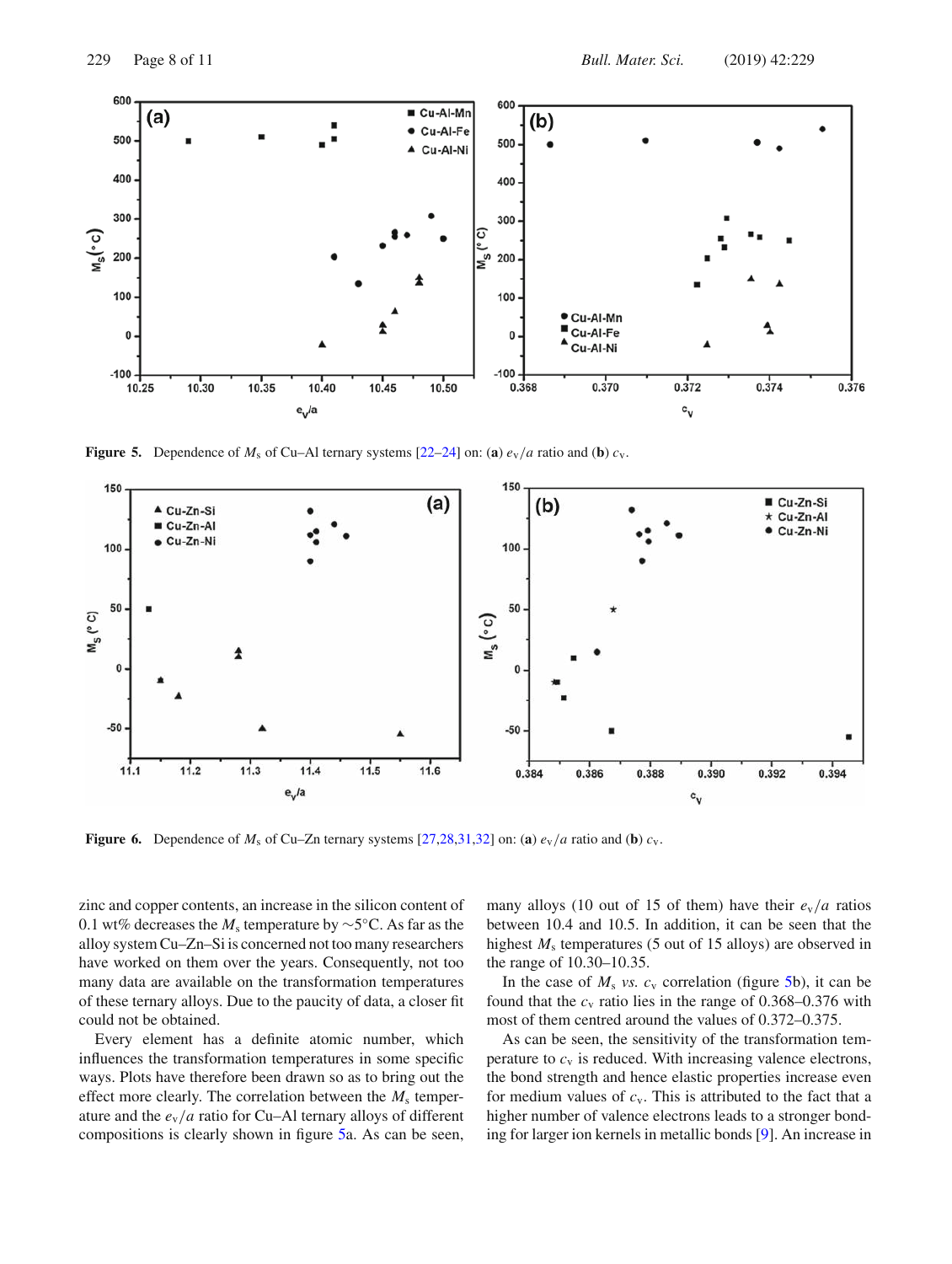

**Figure 7.** Dependence of  $M_s$  on the  $e_v/a$  ratio of (**a**) Cu–Al and (**b**) Cu–Zn systems.



**Figure 8.** Dependence of hysteresis on the atomic radius of alloying elements.

the  $e_y/a$  ratio also leads to decreased  $M_s$  temperatures with some degree of deviation from the main trend.

In metals, the behaviour of valence electrons resembles that of a 'glue' bringing together the non-valence electrons and the nuclei [9], while the non-valence electrons form the total volume of the alloy. A slight increase in the transformation temperature is observed for  $c_v > 0.34{\text{-}}0.35$  [9]. This is attributed to the phenomena of anti-bonding and thickening of the 'glue' caused by a high concentration of valence electrons as evidenced by the plots.

Alloying is mainly done so as to cause improvement in mechanical (e.g., tensile strength, elastic modulus and ductility) and functional properties (e.g., SME and superelasticity).

As reported in the literature, the change in transition temperatures is attributed to the variation in the bulk elastic modulus of austenite. If the modulus of elasticity of austenite is larger, the alloy should be cooled to lower or sub-zero temperatures before a critical value of the elastic modulus  $(c_0,$  basal-plane shear modulus and  $c_{44}$ , monoclinic shear modulus), which may lead to decreased *M*s.

The correlation between the  $M_s$  temperatures and  $e_v/a$ ratios of the ternary alloys based on Cu–Zn is plotted in figure 6a. As can be observed, most of the alloys (11 out of 15) have their *e*v/*a* ratio between ∼11.25 and 11.5. It can also be observed that the highest  $M_s$  temperatures are observed for the Cu–Zn–Ni system with their  $e_v/a$  ratio between 11.40 and 11.46.

As far as the correlation between  $M_s$  and  $c_v$ , from figure 6b, it is found that most of the  $c_v$  values lie in the range of 0.384– 0.39 with a majority of them (14 out of 15) hovering around the values in the region of 0.387–0.39. The trend of increasing  $M<sub>s</sub>$  with increasing  $c<sub>v</sub>$  can be found.

The valence electron concentration per unit volume (VED) also has a strong influence on the transformation temperature, namely, the  $M_s$  temperature [18]. This is because as VED becomes larger, it leads to an increasing modulus, leading in turn to a decreased transformation temperature. This is also the reason as to why  $M_s$  decreases as  $c_v$  decreases. The higher the number of electrons involved, the stronger are the bonds, and higher are the melting temperatures.

An attempt is made to compare the influence of the  $e_y/a$ ratio on the *M*<sup>s</sup> temperature among Cu–Al and Cu–Zn ternary, quaternary and quinary alloys. The trend observed is plotted in figure 7a and b. From figure 7a, we can observe that most of the alloys (20 out of 26) have their  $M_s$  hovering between 10.4 and 10.5. It is also observed that the highest value of  $M<sub>s</sub>$  is found for the alloy with an  $e<sub>v</sub>/a$  ratio of 10.4. From figure 7b, it can be found that most of the alloys (10 out of 16) show their  $M_s$  values in the range of 11.25–11.50. It is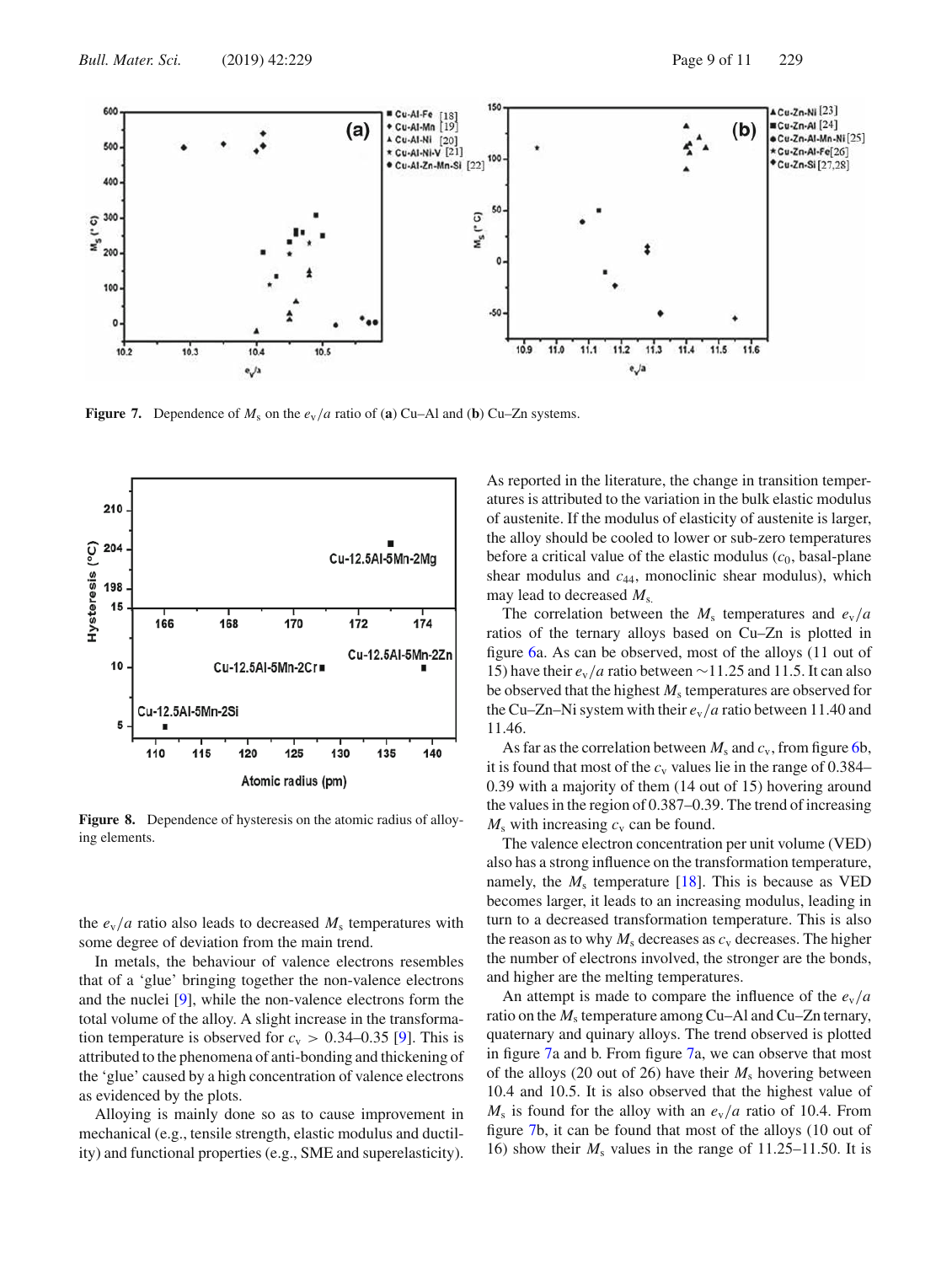also observed that the highest value of  $M<sub>s</sub>$  is found for the alloy with an  $e_v/a$  ratio of 11.4.

The effect of the atomic radius of alloying elements in an alloy having approximately the same  $e_v/a$  ratio on hysteresis is illustrated in figure 8. In Mn-rich alloys, it can be observed that the anti-ferromagnetic properties [9] of the alloy lead to higher  $M_s$  temperatures.

It is also found that increasing the atomic radius, increases the hysteresis. As can be found in the literature, hysteresis is attributed to two energy dissipation processes during transformation: one is associated with the resistance of the intermetallic bonds, while the other with volume changes and rearrangement. Thus, a higher atomic radius increases energy dissipation, leading to a larger hysteresis.

#### **5. Conclusions**

The transformation temperatures of shape memory alloys are very important since their applications in specific fields depend on their stability with time and magnitude. A number of factors influence the transformation temperatures. The present work is an attempt to analyse factors that influence transformation temperatures. This work takes into account the data obtained from the experimental work carried out by V Sampath and his co-workers and also those from the experimental and theoretical analyses carried out by other researchers on copper-based alloys. The work is by no means exhaustive and is rather limited in scope. More detailed experimental and theoretical analyses are required to get a thorough understanding of the subject. However, the following conclusions can be drawn from the experimental and theoretical analyses.

It can be concluded from the obtained correlations that the  $e_v/a$  ratio and  $c_v$  values play an important role in influencing the *M*<sup>s</sup> temperature. The specific conclusions drawn from the analyses are given below:

- (1) The addition of alloying elements, such as aluminium, iron, zinc and silicon, decreases the  $e_y/a$  ratio and thereby decreases the  $M_s$  temperature.
- (2) As is the case with Ni–Ti alloys, it is found that  $c_v$ influences the martensitic transformation temperature. As  $c_v$  decreases, the  $M_s$  temperature decreases as well.
- (3) The atomic size/diameter of the elements added determines the hysteresis width. As the atomic radius increases, there is a slight increase in the hysteresis width in most of the quaternary alloys even though there is an exception to this trend.

### **Acknowledgements**

Prof V Sampath and his co-authors are grateful to Prof Jan Van Humbeeck, formerly with Catholic University, Leuven (KU Leuven), Belgium, for having taken the time to go through the entire manuscript so meticulously and offering very useful, constructive and relevant comments and suggestions for improving the quality of the manuscript. Prof V Sampath gratefully acknowledges the financial support from DST (project no. DST/INT/RUS/RFBR/P-251) and SERB (project no. EEQ/2016/000500/).

### **Appendix**

In the case of Cu-based shape memory alloys, the electronic configurations of the elements that are added to form the alloys are given by:

| Alloy | Atomic<br>number | Electronic configuration                            |
|-------|------------------|-----------------------------------------------------|
| Cu    | 29               | $1s^2$ $2s^2$ $2p^6$ $3s^2$ $3p^6$ $4s^1$ $3d^{10}$ |
| Zn    | 30               | $1s^2$ $2s^2$ $2p^6$ $3s^2$ $3p^6$ $4s^2$ $3d^{10}$ |
| Sn    | 50               | $1s2 2s2 2p6 3s2 3p6 4s2 3d10 4p6 5s2 4d10 5p2$     |
| Fe    | 26               | $1s^2$ $2s^2$ $2p^6$ $3s^2$ $3p^6$ $4s^2$ $3d^6$    |
| Mn    | 25               | $1s^2$ $2s^2$ $2p^6$ $3s^2$ $3p^6$ $4s^2$ $3d^5$    |
| Ni    | 28               | $1s^2$ $2s^2$ $2p^6$ $3s^2$ $3p^6$ $4s^2$ $3d^8$    |
| Cr    | 24               | $1s^2$ $2s^2$ $2p^6$ $3s^2$ $3p^6$ $4s^2$ $3d^4$    |
| Al    | 13               | $1s^2$ $2s^2$ $2p^6$ $3s^2$ $3p^1$                  |
| Si    | 14               | $1s^2$ $2s^2$ $2p^6$ $3s^2$ $3p^2$                  |
| Μg    | 12               | $1s^2$ $2s^2$ $2p^6$ $3s^2$                         |

#### **References**

- [1] Wayman C M 1993 *MRS Bull.* **18** 49
- [2] Zarinejad M and Liu Y 2008 *Adv. Funct. Mater.* **18** 1
- [3] Jani J M, Leary M, Subic A and Gibson M A 2014 *Mater. Des.* **56** 1078
- [4] Firstov G S, Kosorukova T A, Koval Yu N and Odnosum V V 2015 *Mater. Today Proc.* **2S** S499
- [5] Otsuka K and Ren X 1999 *Intermetallics* **7** 511
- [6] Guo S and Liu C T 2011 *Prog. Nat. Sci. Mater.* **21** 433
- [7] Huisman-Kleinherenbrink P M, Jian Y and Beyer J 1991 *Mater. Lett.* **11** 145
- [8] Kakeshita T, Fukuda T, Sakamoto T, Takeuchi T, Kindo K, Endo S *et al* 2002 *Mater. Trans.* **43** 887
- [9] Zarinejad M and Liu Y 2008 *Adv. Funct. Mater.* **18** 2789
- [10] Alaneme K K and Okotete E A 2016 *Eng. Sci. Technol.* **19** 1582
- [11] Dasgupta R 2014 *J. Mater. Res.* **29** 1681
- [12] Miura S, Morita Y and Nakanishi N 1975 in *Shape memory effects in alloys* J Perkins (ed) (Boston, MA: Springer) p 389
- [13] Kamal M 2006 *Radiat. Eff. Defects Solids* **161** 189
- [14] Otsuka K and Ren X 2002 *Mater. Sci. Forum* **394–395** 177
- [15] Ren X and Otsuka K 2000 *Mater. Sci. Forum* **327–328** 429
- [16] Ahlers M 1986 *Prog. Mater. Sci.* **30** 135
- [17] Frick C P, Ortega A M, Tyber J, Maksound A El M, Maier H J, Liu Y *et al* 2005 *Mater. Sci. Eng. A* **34–49** 405